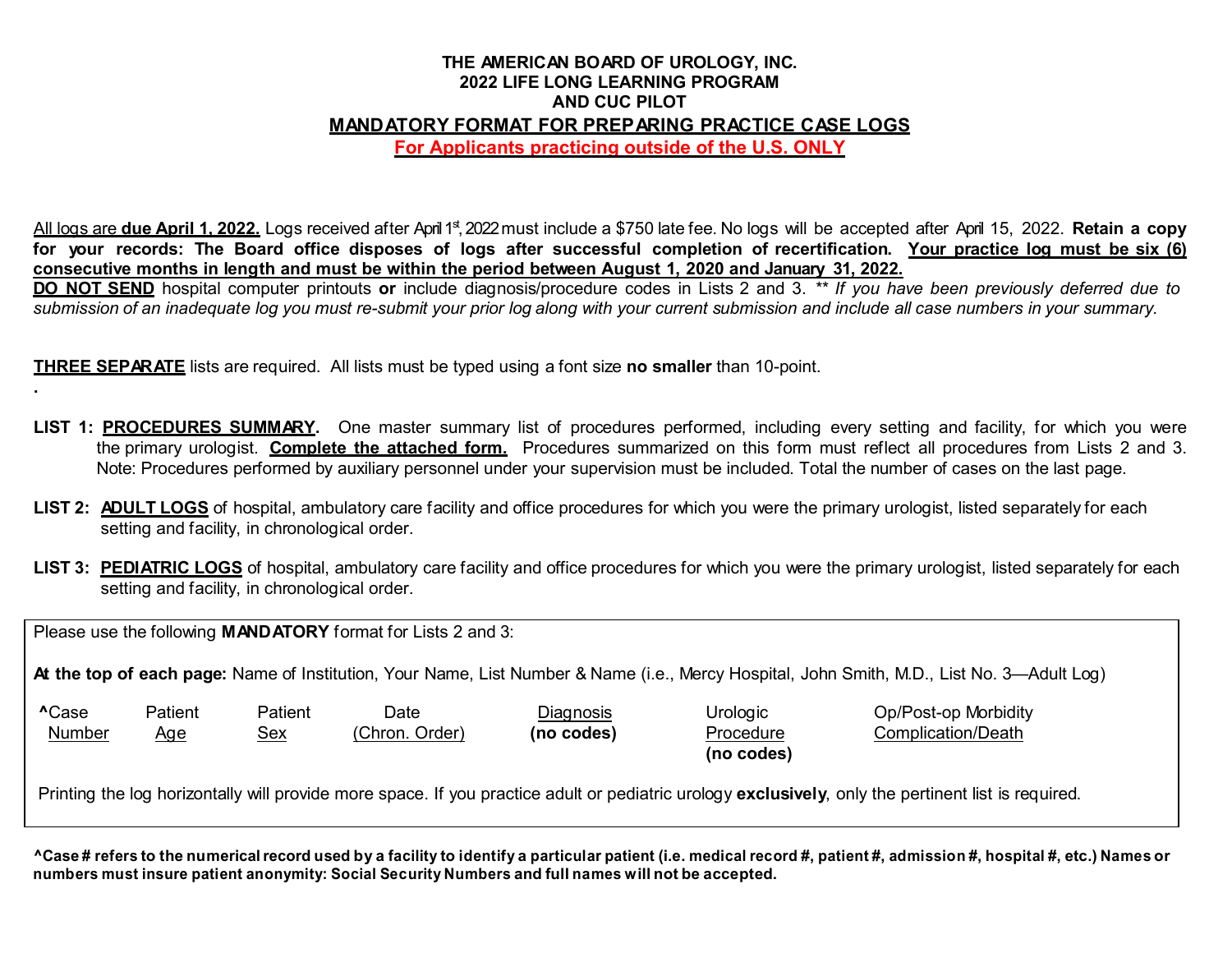#### **SAMPLE FORMAT FOR LISTS 2 AND 3:**

Following is a sample of what Lists 2 and 3 should look like. Please note that each setting (that is: hospital, ambulatory care/outpatient facility, and office) should be listed on **separate sheets of paper.** For example: if you performed procedures on adults at two different hospitals, one ambulatory care facility and two offices, you will have five different headings on your List 2. If you also performed pediatric procedures, follow the same format, but label the heading List 3.

### **Example of procedures performed in a hospital:**

| <b>Case</b> # | Age | Sex | Date     | <b>Diagnosis</b>   | <b>Procedure</b>       | <b>Complication or</b><br><b>Morbidity or</b><br><b>Mortality</b> |
|---------------|-----|-----|----------|--------------------|------------------------|-------------------------------------------------------------------|
| 112233        | 65  | M   | 6/1/2020 | <b>BPH</b>         | <b>TURP</b>            |                                                                   |
| 224455        | 60  | M   | 6/4/2020 | <b>TCC bladder</b> | <b>CBF</b>             |                                                                   |
| 335577        | 45  |     | 6/6/2020 | Kidney donor       | Left donor nephrectomy |                                                                   |

General Hospital, Dr. John Smith, List 2-Adult Log, Hospital Procedures

#### General Hospital Outpatient Clinic, Dr. John Smith, List 2-Adult Log, Ambulatory Care Procedures

| Case#   | Age | <b>Sex</b> | Date     | <b>Diagnosis</b>            | <b>Procedure</b>  | <b>Complication or</b><br><b>Morbidity or</b><br><b>Mortality</b> |
|---------|-----|------------|----------|-----------------------------|-------------------|-------------------------------------------------------------------|
| 1010101 | 60  |            | 6/1/2020 | <b>Hematuria</b>            | Cystoscopy        |                                                                   |
| 1020202 | 48  | M          | 6/2/2020 | <b>Elevated PSA</b>         | <b>TRNBx</b>      |                                                                   |
| 1030303 | '35 | M          | 6/4/2020 | Kidney Stone                | Lithotripsy       |                                                                   |
| 1040404 | 149 |            | 6/4/2020 | <b>IStress Incontinence</b> | Sling, cystoscopy |                                                                   |

### **Example of procedures performed in an office:**

Urology Associates of Anytown, Inc., Dr. John Smith, List 2-Adult Log, Office Procedures

| Case#           | Age | <b>Sex</b> | Date     | <b>Diagnosis</b>           | <b>Procedure</b>            | <b>Complication or</b><br><b>Morbidity or</b><br><b>Mortality</b> |
|-----------------|-----|------------|----------|----------------------------|-----------------------------|-------------------------------------------------------------------|
| JW11111         | 65  | M          | 6/1/2020 | <b>I</b> Urinarv retention | Uroflow                     |                                                                   |
| <b>SM22121</b>  | 70  | M          | 6/1/2020 | Incontinence               | Needle EMG                  |                                                                   |
| <b>IPT21211</b> | 54  |            | 6/1/2020 | <b>IBladder calculus</b>   | Uroflow                     |                                                                   |
| <b>RB31414</b>  | 167 | ΙM         | 6/1/2020 | Malignant bladder lesion   | <b>Bladder instillation</b> |                                                                   |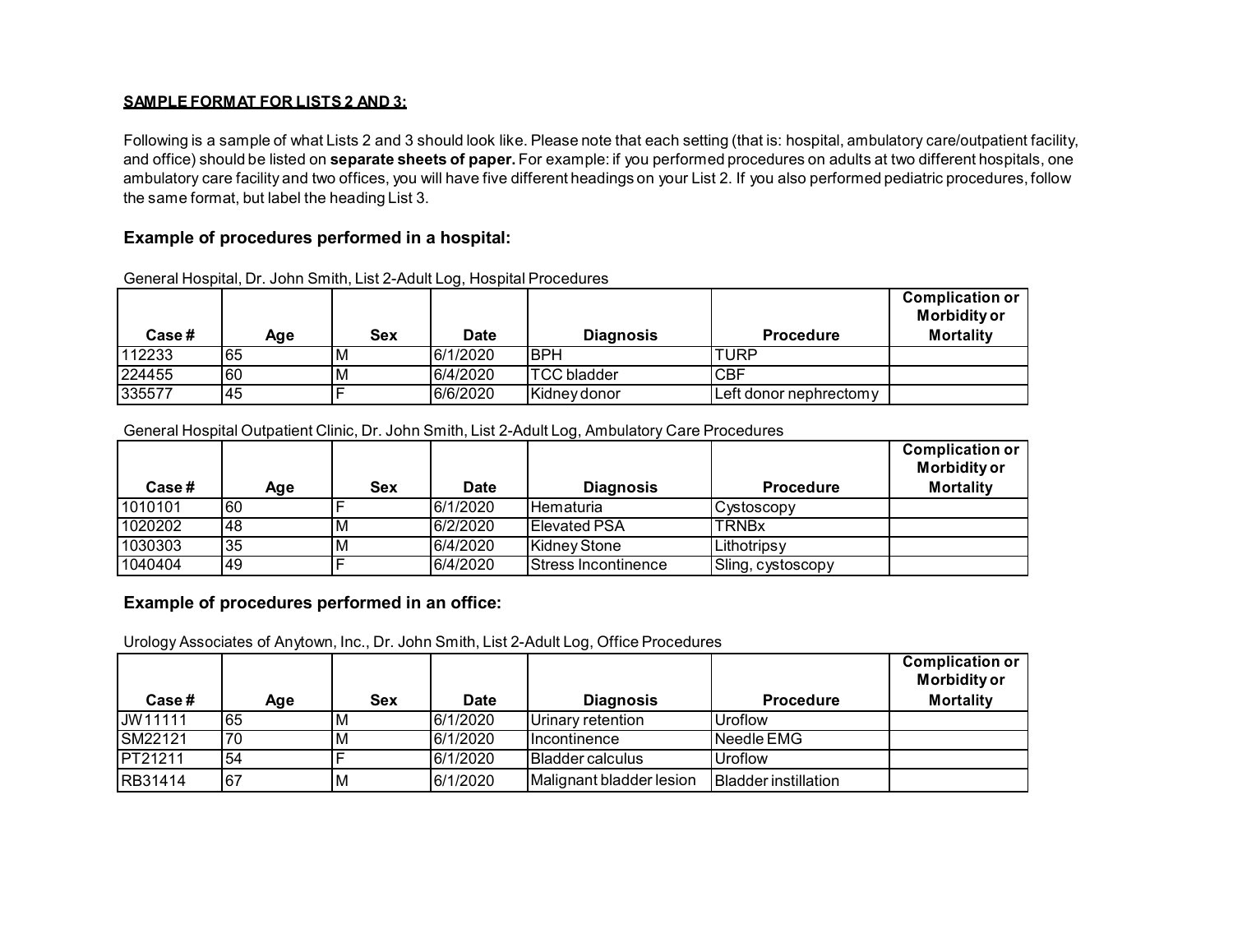Beginning Date: Ending Date: Ending Date: Ending Date:

Procedures performed by:

|                  |            |               |                                  |               | Number done |          |               |
|------------------|------------|---------------|----------------------------------|---------------|-------------|----------|---------------|
|                  | <b>CPT</b> |               | <b>ADULT</b><br><b>PEDIATRIC</b> |               |             |          |               |
| <b>Procedure</b> | code       | <b>OFFICE</b> | <b>HOSPITAL</b>                  | AMB. CARE CTR | OFFICE      | HOSPITAL | AMB. CARE CTR |

### **LYMPHATIC** (as separate procedure)

| Lymph node biopsy                | 38500 |  |  |  |
|----------------------------------|-------|--|--|--|
| Lymphadenectomy, inguinal        | 38760 |  |  |  |
| Lymphadenectomy, ilioinguinal    | 38765 |  |  |  |
| Lymphadenectomy, pelvic          | 38770 |  |  |  |
| Lymphadenectomy, retroperitoneal | 38780 |  |  |  |
| Other (LYM) (Detail)             | 38999 |  |  |  |
| Other (LYM) (Detail)             |       |  |  |  |

#### **ABDOMEN**

| Exploratory laparotomy                  | 49000 |  |  |  |
|-----------------------------------------|-------|--|--|--|
| Drainage, retroperitoneal abscess       | 49060 |  |  |  |
| 10 Excision, retroperitoneal tumor/cyst | 49200 |  |  |  |
| Herniorrhaphy, over 5 years             | 49505 |  |  |  |
| 12 Herniorrhaphy, incisional            | 49560 |  |  |  |
| 13 Closure of evisceration              | 49900 |  |  |  |
| 14 Other (ABD) (Detail)                 | 49999 |  |  |  |
| 15 Other (ABD) (Detail)                 |       |  |  |  |
| 16 Other (ABD) (Detail)                 |       |  |  |  |

#### **ADRENAL**

|     | <b>IAdrenalectomy.</b><br>∵ unilateral | 60540 |  |  |  |
|-----|----------------------------------------|-------|--|--|--|
| 1 Q | <b>Bilateral</b><br>                   |       |  |  |  |
| 19  | Other (ADR)<br>(Detail)                | 60699 |  |  |  |
| 20  | Other (ADR) (Detail)                   |       |  |  |  |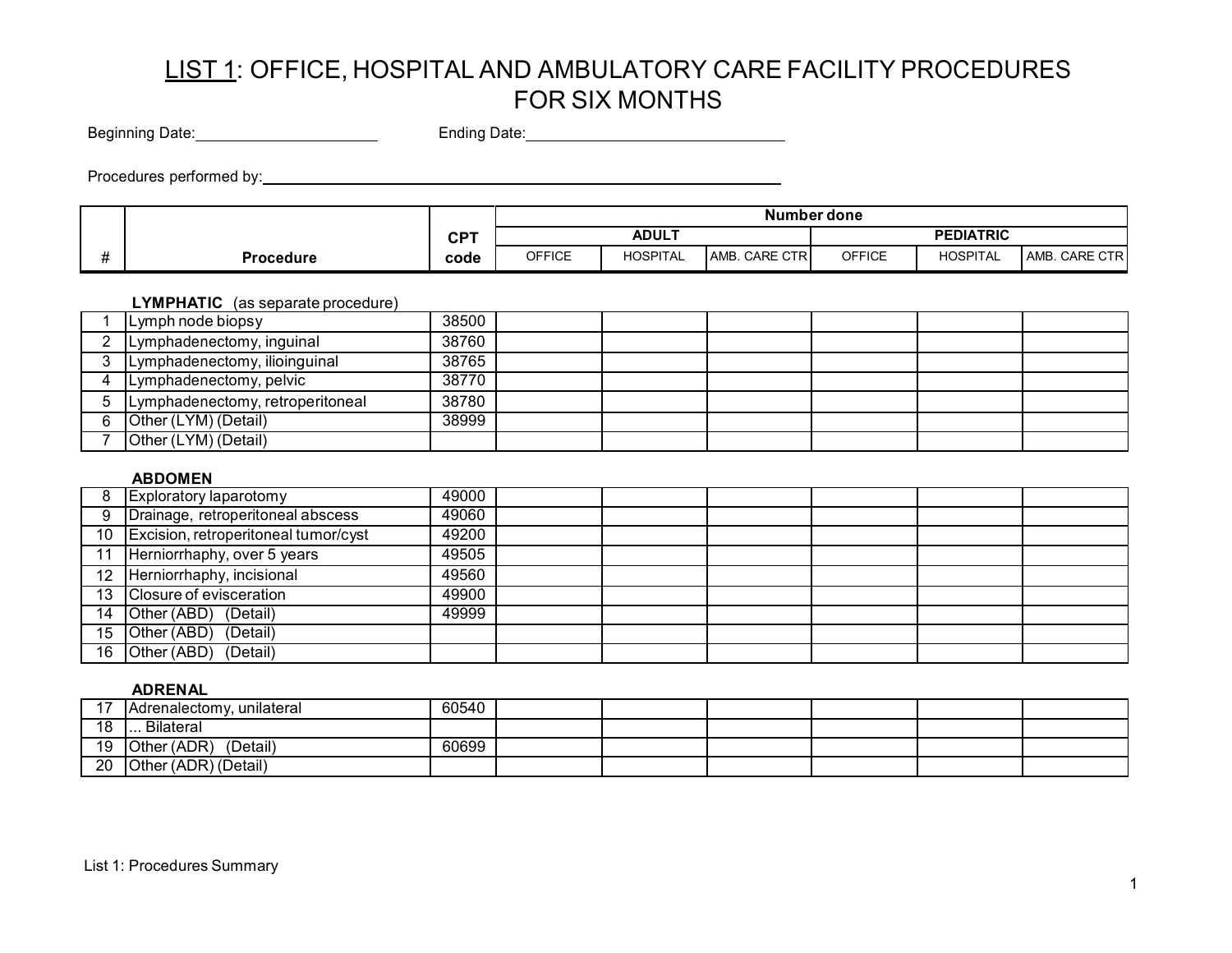|                 |                                 |            | <b>Number done</b> |                 |               |               |                  |               |
|-----------------|---------------------------------|------------|--------------------|-----------------|---------------|---------------|------------------|---------------|
|                 |                                 | <b>CPT</b> |                    | <b>ADULT</b>    |               |               | <b>PEDIATRIC</b> |               |
| #               | <b>Procedure</b>                | code       | <b>OFFICE</b>      | <b>HOSPITAL</b> | AMB. CARE CTR | <b>OFFICE</b> | <b>HOSPITAL</b>  | AMB. CARE CTR |
|                 | <b>KIDNEY</b>                   |            |                    |                 |               |               |                  |               |
| 21              | Drainage of perineal abscess    | 50020      |                    |                 |               |               |                  |               |
| 22              | Nephrostomy, open               | 50040      |                    |                 |               |               |                  |               |
| 23              | Nephrolithotomy, simple         | 50060      |                    |                 |               |               |                  |               |
| 24              | Nephrolithotomy, staghorn       | 50075      |                    |                 |               |               |                  |               |
| 25              | Pyelolithotomy                  | 50130      |                    |                 |               |               |                  |               |
| 26              | Biopsy, needle                  | 50200      |                    |                 |               |               |                  |               |
| $\overline{27}$ | Renal Biopsy, open              | 50205      |                    |                 |               |               |                  |               |
| $\overline{28}$ | Nephrectomy, simple, unilateral | 50220      |                    |                 |               |               |                  |               |
| $\overline{29}$ | Simple, bilateral               |            |                    |                 |               |               |                  |               |
| 30              | Nephrectomy, radical            | 50230      |                    |                 |               |               |                  |               |
| $\overline{31}$ | Nephroureterectomy              | 50234      |                    |                 |               |               |                  |               |
| $\overline{32}$ | Heminephroureterectomy          | 50240      |                    |                 |               |               |                  |               |
| $\overline{33}$ | Nephrectomy, partial            | 50240      |                    |                 |               |               |                  |               |
| $\overline{34}$ | Renal cyst, unroofing           | 50280      |                    |                 |               |               |                  |               |
| $\overline{35}$ | Harvest of cadaver kidneys      | 50300      |                    |                 |               |               |                  |               |
| 36              | Nephrectomy, donor              | 50320      |                    |                 |               |               |                  |               |
| 37              | Homotransplantation             | 50360      |                    |                 |               |               |                  |               |
| $\overline{38}$ | Autotransplantation             | 50380      |                    |                 |               |               |                  |               |
| 39              | Percutaneous Nephrostomy        | 50395      |                    |                 |               |               |                  |               |
| 40              | Pyeloplasty                     | 50400      |                    |                 |               |               |                  |               |
| 41              | Pyeloplasty plus symphysiotomy  | 50540      |                    |                 |               |               |                  |               |
| 42              | <b>ESWL</b>                     | 50590      |                    |                 |               |               |                  |               |
| 44              | <b>Renal Ultrasound</b>         | 76775      |                    |                 |               |               |                  |               |
| 43              | Other (KID) (Detail)            |            |                    |                 |               |               |                  |               |

### **URETER**

| 45 | Ureterolithotomy                  | 50610 |  |  |  |
|----|-----------------------------------|-------|--|--|--|
| 46 | Ureterectomy (separate procedure) | 50660 |  |  |  |
| 47 | Ureterolysis                      | 50715 |  |  |  |
| 48 | Ureteroureterostomy               | 50760 |  |  |  |
| 49 | Transureteroureterostomy          | 50770 |  |  |  |
| 50 | Ureteroneocystostomy, unilateral  | 50780 |  |  |  |

List 1: Procedures Summary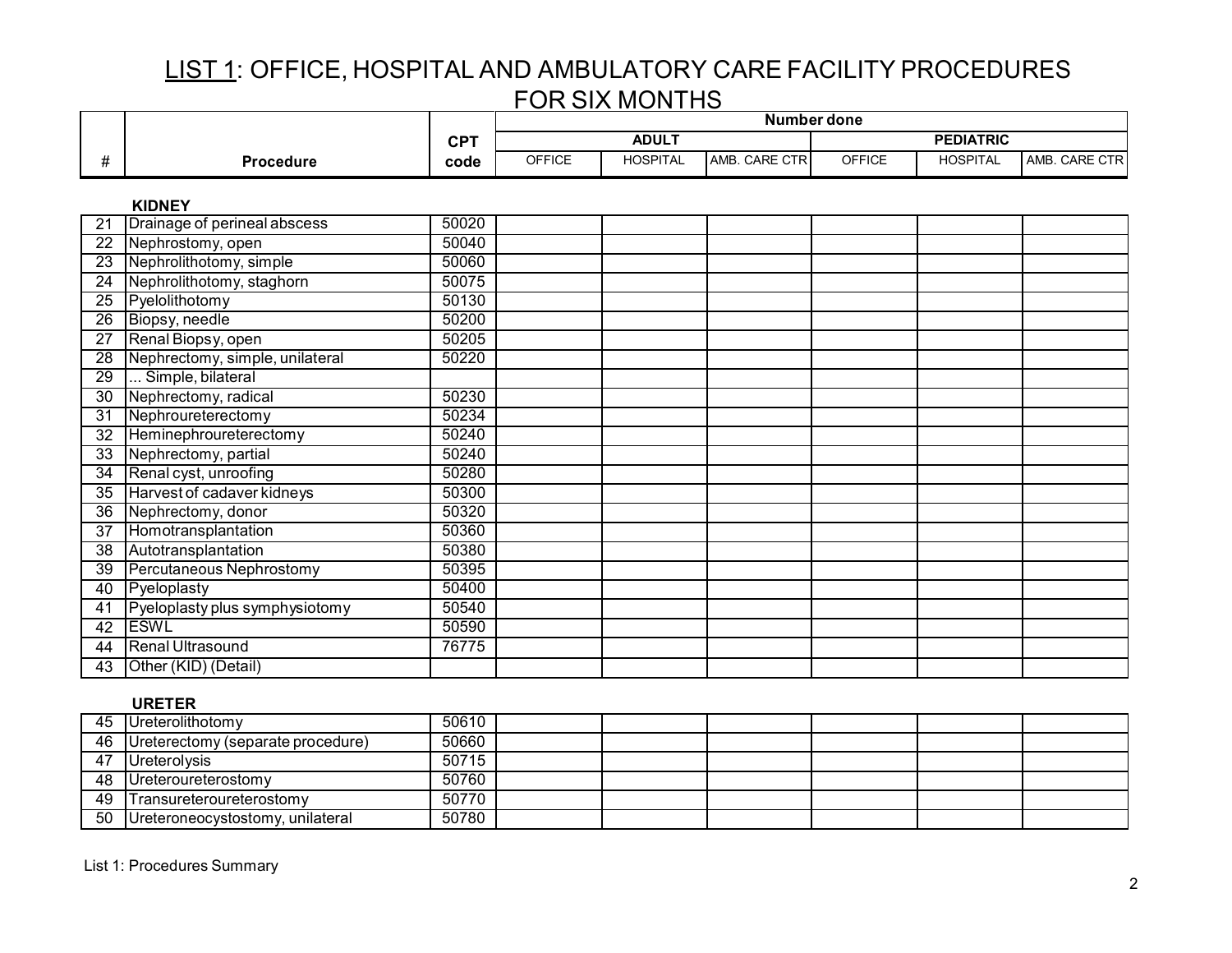|    |                                            |            |               |                 | <b>Number done</b> |               |                  |               |
|----|--------------------------------------------|------------|---------------|-----------------|--------------------|---------------|------------------|---------------|
|    |                                            | <b>CPT</b> |               | <b>ADULT</b>    |                    |               | <b>PEDIATRIC</b> |               |
|    |                                            |            |               |                 |                    |               |                  |               |
| #  | <b>Procedure</b>                           | code       | <b>OFFICE</b> | <b>HOSPITAL</b> | AMB. CARE CTR      | <b>OFFICE</b> | <b>HOSPITAL</b>  | AMB. CARE CTR |
| 51 | <b>Bilateral</b>                           |            |               |                 |                    |               |                  |               |
|    | Ureteroneocystostomy, with bladder flap or |            |               |                 |                    |               |                  |               |
| 52 | hitch                                      | 50785      |               |                 |                    |               |                  |               |
| 53 | Ureterosigmoidostomy                       | 50810      |               |                 |                    |               |                  |               |
|    | Sigmoid conduit, separate procedure        |            |               |                 |                    |               |                  |               |
| 54 | bilateral                                  | 50815      |               |                 |                    |               |                  |               |
| 55 | Replacement of ureter with bowel           | 50840      |               |                 |                    |               |                  |               |
|    | Cutaneous pyelostomy or ureterostomy,      |            |               |                 |                    |               |                  |               |
| 56 | unilateral                                 | 50860      |               |                 |                    |               |                  |               |
| 57 | Bilateral                                  |            |               |                 |                    |               |                  |               |
| 58 | Other (UTR) (Detail)                       | 53899      |               |                 |                    |               |                  |               |
| 59 | Other (UTR) (Detail)                       |            |               |                 |                    |               |                  |               |
| 60 | Other (UTR) (Detail)                       |            |               |                 |                    |               |                  |               |
| 61 | Other (UTR) (Detail)                       |            |               |                 |                    |               |                  |               |

### **BLADDER**

| 62 | Repair of enterovesical fistula             | 44660 |  |  |  |
|----|---------------------------------------------|-------|--|--|--|
| 63 | Cystostomy, trocar                          | 51010 |  |  |  |
| 64 | Cystostomy, open                            | 51040 |  |  |  |
| 65 | Cystolithotomy                              | 51050 |  |  |  |
| 66 | Excision urachal cyst or tumor              | 51500 |  |  |  |
| 67 | Diverticulectomy                            | 51525 |  |  |  |
| 68 | Partial cystectomy                          | 51550 |  |  |  |
|    | Partial cystectomy, with                    |       |  |  |  |
| 69 | ureteroneocystostomy                        | 51565 |  |  |  |
| 70 | Simple cystectomy complete                  | 51570 |  |  |  |
|    | Simple cystectomy with cutaneous            |       |  |  |  |
| 71 | ureterostomy                                | 51580 |  |  |  |
|    | Radical cystectomy with                     |       |  |  |  |
| 72 | ureterosigmoidostomy                        | 51585 |  |  |  |
| 73 | Simple cystectomy with ileal conduit        | 51590 |  |  |  |
| 74 | Radical cystectomy with ileal conduit       | 51595 |  |  |  |
| 75 | Radical cystectomy with continent diversion | 51596 |  |  |  |
|    |                                             |       |  |  |  |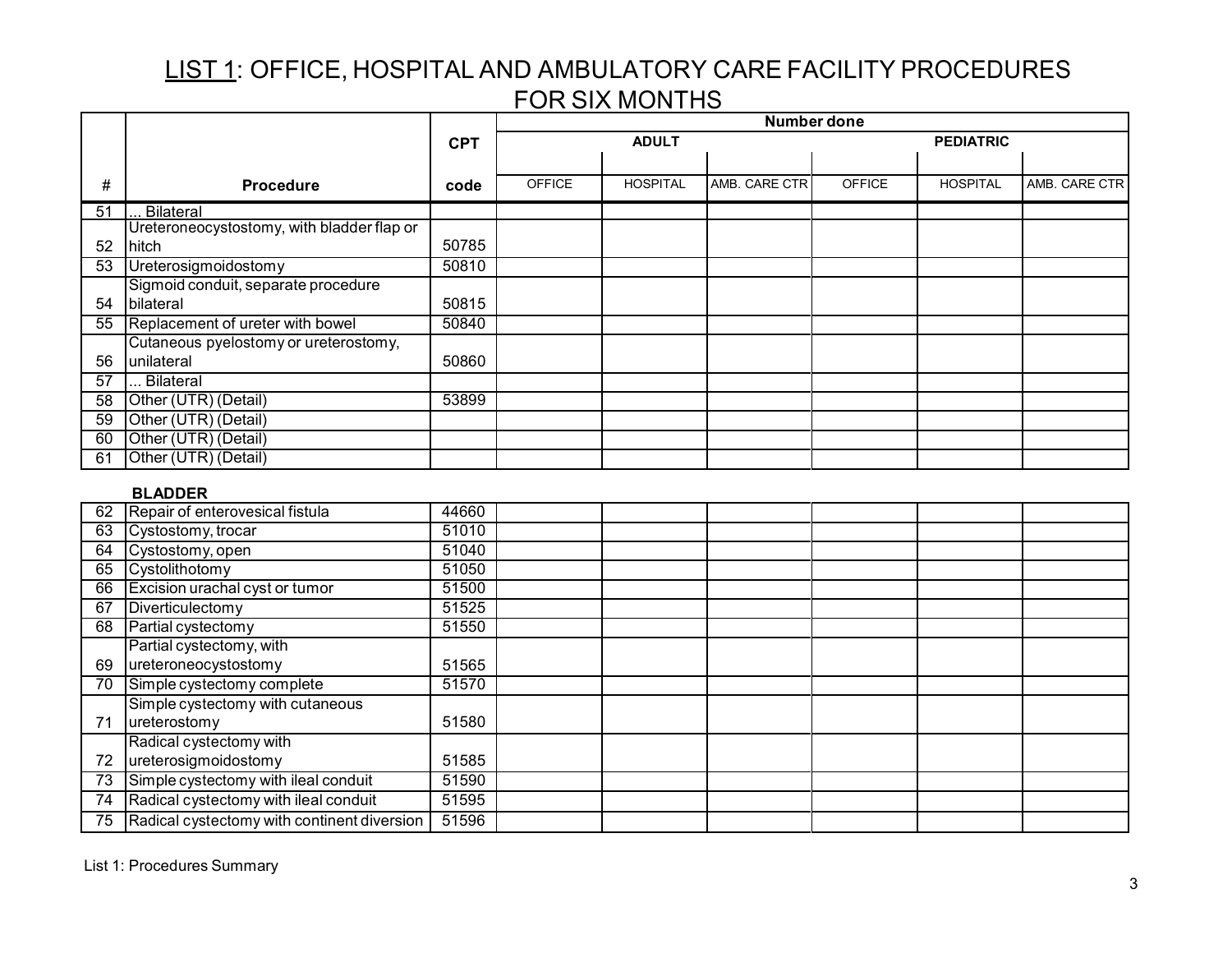|   |                                                |            | <b>Number done</b> |                 |               |               |                  |               |
|---|------------------------------------------------|------------|--------------------|-----------------|---------------|---------------|------------------|---------------|
|   |                                                | <b>CPT</b> |                    | <b>ADULT</b>    |               |               | <b>PEDIATRIC</b> |               |
| # | <b>Procedure</b>                               | code       | <b>OFFICE</b>      | <b>HOSPITAL</b> | AMB. CARE CTR | <b>OFFICE</b> | <b>HOSPITAL</b>  | AMB. CARE CTR |
|   | Pelvic exenteration with male urinary          |            |                    |                 |               |               |                  |               |
|   | 76 diversion                                   | 51597      |                    |                 |               |               |                  |               |
|   | <u>77 Bladder instillation</u>                 | 51720      |                    |                 |               |               |                  |               |
|   | 78 Cystometrics                                | 51725      |                    |                 |               |               |                  |               |
|   | 79 Complex cystometrogram                      | 51726      |                    |                 |               |               |                  |               |
|   | 80 Uroflowmetrics                              | 51741      |                    |                 |               |               |                  |               |
|   | 81 Needle EMG                                  | 51785      |                    |                 |               |               |                  |               |
|   | 82 Voiding pressure studies                    | 51795      |                    |                 |               |               |                  |               |
|   | 83 Intra-abdominal voiding pressure            | 51797      |                    |                 |               |               |                  |               |
|   | 84 Vesical neck plasty                         | 51800      |                    |                 |               |               |                  |               |
|   | 85 Urethropexy (Marshall-Marchetti)            | 51840      |                    |                 |               |               |                  |               |
|   | Abdomino-vaginal vesical neck suspension,      |            |                    |                 |               |               |                  |               |
|   | with or without endoscopic control (e.g.,      |            |                    |                 |               |               |                  |               |
|   | 86 Stamey, Raz, modified Pereyra)              | 51845      |                    |                 |               |               |                  |               |
|   | 87 Repair of rupture                           | 51860      |                    |                 |               |               |                  |               |
|   | 88 Cystostomy, closure                         | 51880      |                    |                 |               |               |                  |               |
|   |                                                |            |                    |                 |               |               |                  |               |
|   | 89 Repair of vesicovaginal fistula (abdominal) | 51900      |                    |                 |               |               |                  |               |
|   | 90 Repair of exstrophy, initial                | 51940      |                    |                 |               |               |                  |               |
|   | 91 Enterocystoplasty                           | 51960      |                    |                 |               |               |                  |               |
|   | 92 Vesicostomy                                 | 51980      |                    |                 |               |               |                  |               |
|   | 93 Bladder biopsy                              | 52204      |                    |                 |               |               |                  |               |
|   | 94 Bladder Tumor Fulgeration                   | 52224      |                    |                 |               |               |                  |               |
|   | 95 Cystourethroscopy with removal of calculus  | 52352      |                    |                 |               |               |                  |               |
|   | 96 Cystourethroscopy with lithotripsy          | 52353      |                    |                 |               |               |                  |               |
|   | Urethroplasty with tubularization of           |            |                    |                 |               |               |                  |               |
|   | posterior urethra and/or lower bladder, for    |            |                    |                 |               |               |                  |               |
|   | 97 lincontinence                               | 53443      |                    |                 |               |               |                  |               |
|   | 98 <b>Dilation of urethral stricture</b>       | 53620      |                    |                 |               |               |                  |               |
|   | 99 Anterior colporrhaphy                       | 57240      |                    |                 |               |               |                  |               |
|   | 100 Combined anteroposterior colporrhaphy      | 57260      |                    |                 |               |               |                  |               |
|   | 101 Sling operation for stress incontinence    | 57288      |                    |                 |               |               |                  |               |
|   | 102 Repair of vesicovaginal fistula (vaginal)  | 57320      |                    |                 |               |               |                  |               |
|   | 103 LOther (BLA) (Detail)                      | 53899      |                    |                 |               |               |                  |               |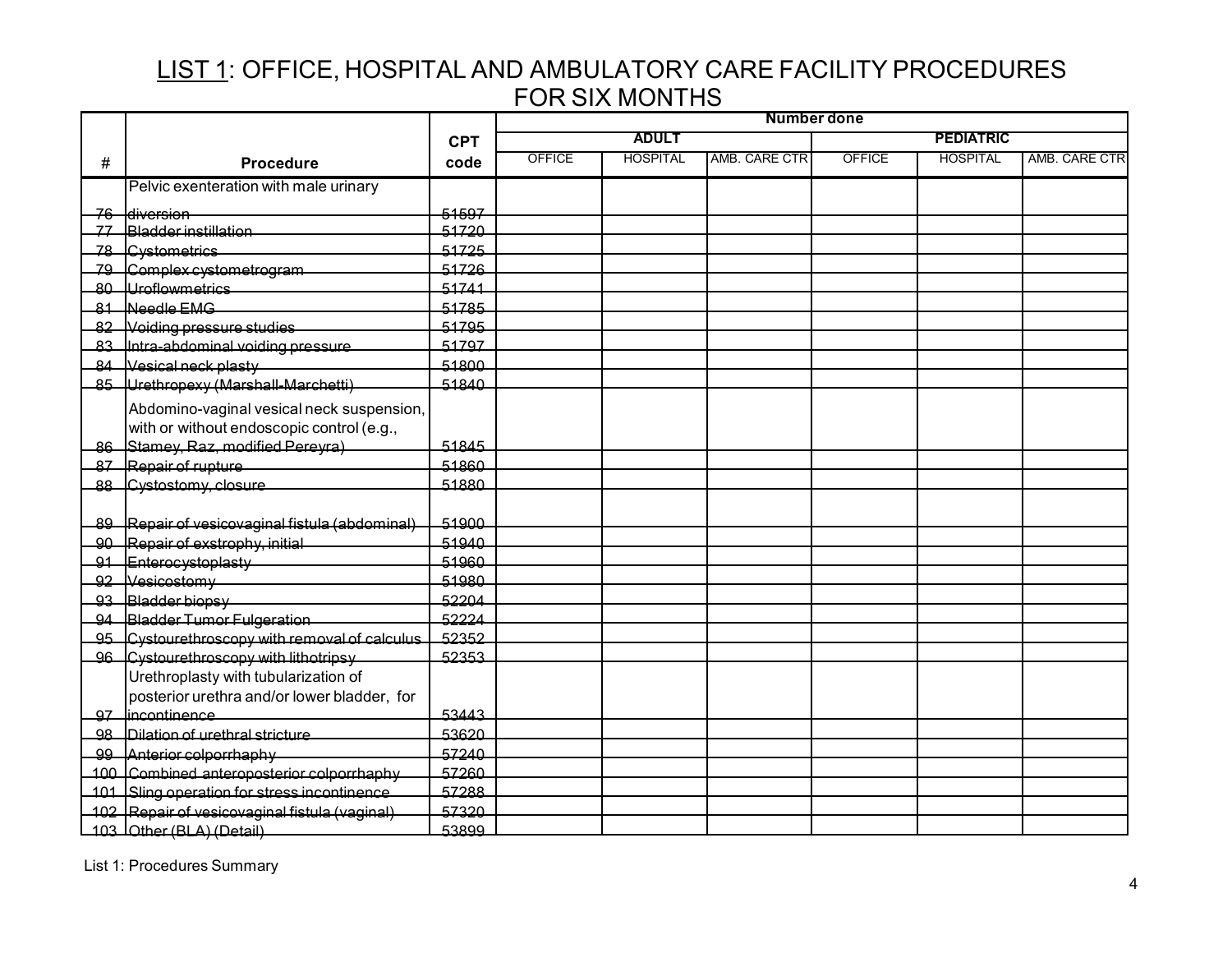|                                 |            |               | Number done     |               |               |                  |                      |  |  |
|---------------------------------|------------|---------------|-----------------|---------------|---------------|------------------|----------------------|--|--|
|                                 | <b>CPT</b> |               | <b>ADULT</b>    |               |               | <b>PEDIATRIC</b> |                      |  |  |
| <b>Procedure</b>                | code       | <b>OFFICE</b> | <b>HOSPITAL</b> | AMB. CARE CTR | <b>OFFICE</b> | HOSPITAL         | <b>AMB. CARE CTR</b> |  |  |
| 104 Other (BLA) (Detail)        |            |               |                 |               |               |                  |                      |  |  |
| 105 Other (BLA) (Detail)        |            |               |                 |               |               |                  |                      |  |  |
| 106 Ultrasound of Bladder (PVR) | 76856      |               |                 |               |               |                  |                      |  |  |

### **PROSTATE**

| 107 Needle Bx Prostate                       | 55700 |  |  |  |
|----------------------------------------------|-------|--|--|--|
| 108 Prostatectomy, perineal, radical         | 55810 |  |  |  |
| Prostatectomy, perineal, radical plus pelvic |       |  |  |  |
| 109 lymphadenectomy                          | 55815 |  |  |  |
| 110 Prostatectomy, suprapubic                | 55821 |  |  |  |
| 111 Prostatectomy, retropubic, simple        | 55831 |  |  |  |
| 112 Prostatectomy, retropubic, radical       | 55840 |  |  |  |
| Prostatectomy, retropubic, radical plus      |       |  |  |  |
| 113 pelvic lymphadenectomy                   | 55845 |  |  |  |
| 114 Open insertion of radioactive materials  | 55860 |  |  |  |
| Percutaneous insertion of radioactive        |       |  |  |  |
| 115   materials                              |       |  |  |  |
| 116 Other (PRO) (Detail)                     | 55899 |  |  |  |
| 117 Other (PRO) (Detail)                     |       |  |  |  |
| 118 Other (PRO) (Detail)                     |       |  |  |  |

### **URETHRA**

| 119 Closure, urethro-rectal fistula       | 45820 |  |  |  |
|-------------------------------------------|-------|--|--|--|
| Urethrostomy, external (separate          |       |  |  |  |
| 120   procedure)                          | 53000 |  |  |  |
| 121 Urethrostomy, perineal                | 53010 |  |  |  |
| 122 Meatotomy                             | 53020 |  |  |  |
| 123 Incise and drain periurethral abscess | 53040 |  |  |  |
| 124 Biopsy of urethra                     | 53200 |  |  |  |
| 125 Urethrectomy, separate procedure      | 53215 |  |  |  |
| 126 Diverticulectomy (female)             | 53230 |  |  |  |
| 127 Diverticulectomy (male)               | 53235 |  |  |  |
| 128 Excision of urethral prolapse         | 53275 |  |  |  |
| 129 Urethroplasty for anterior stricture  | 53400 |  |  |  |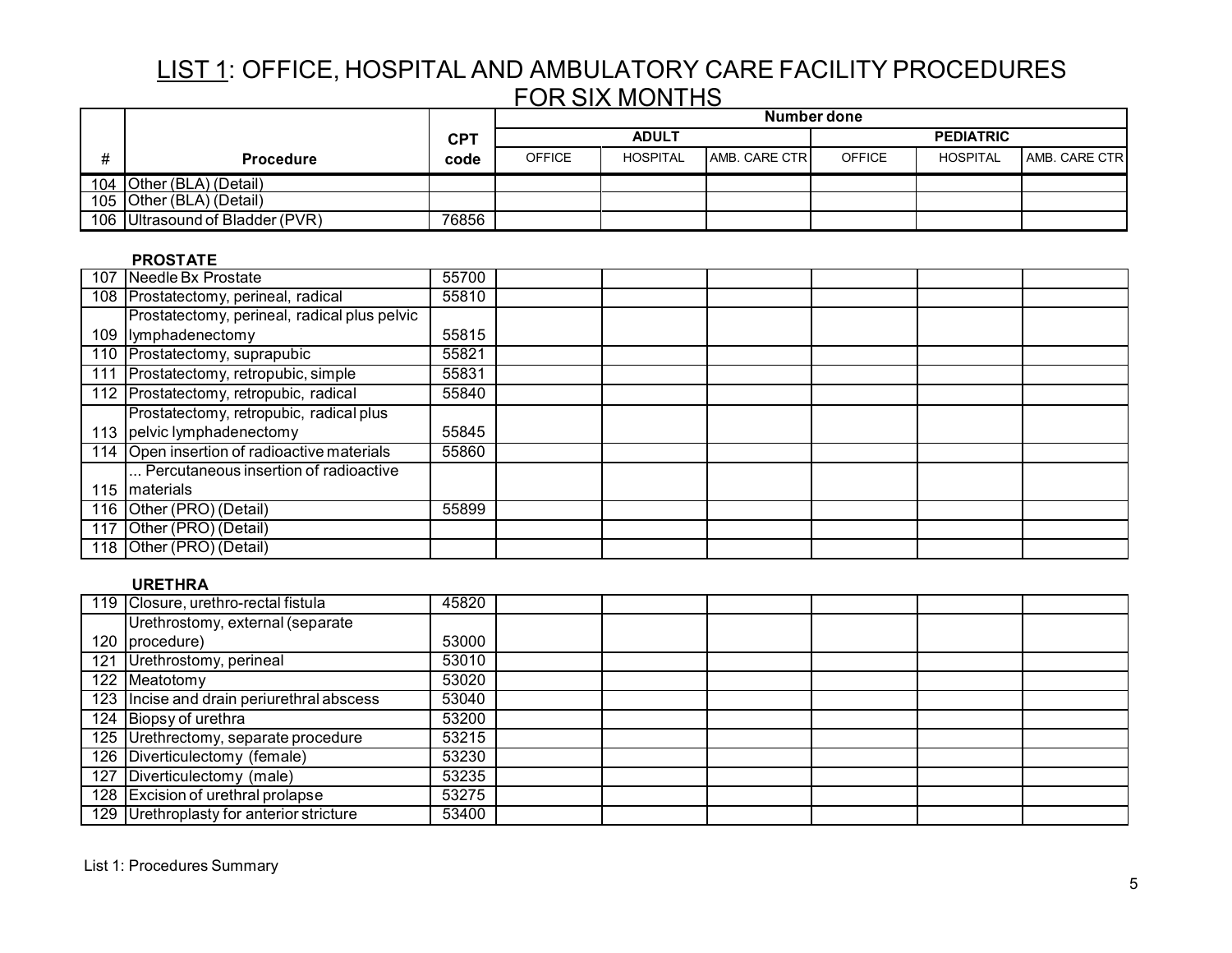|     |                                                                           |            | <b>Number done</b> |                 |               |               |                  |               |
|-----|---------------------------------------------------------------------------|------------|--------------------|-----------------|---------------|---------------|------------------|---------------|
|     |                                                                           | <b>CPT</b> |                    | <b>ADULT</b>    |               |               | <b>PEDIATRIC</b> |               |
| #   | <b>Procedure</b>                                                          | code       | <b>OFFICE</b>      | <b>HOSPITAL</b> | AMB. CARE CTR | <b>OFFICE</b> | <b>HOSPITAL</b>  | AMB. CARE CTR |
|     |                                                                           |            |                    |                 |               |               |                  |               |
| 130 | Staged<br>Urethroplasty for anterior stricture, one                       | 53405      |                    |                 |               |               |                  |               |
| 131 | stage                                                                     | 53410      |                    |                 |               |               |                  |               |
|     |                                                                           |            |                    |                 |               |               |                  |               |
|     | 132 Transpubic repair membranous stricture                                | 53415      |                    |                 |               |               |                  |               |
| 133 | Perineal                                                                  |            |                    |                 |               |               |                  |               |
|     | 134 Reconstruction for incontinence                                       | 53440      |                    |                 |               |               |                  |               |
|     | 135 Prosthesis for incontinence                                           | 53445      |                    |                 |               |               |                  |               |
|     | 136 Meatoplasty                                                           | 53450      |                    |                 |               |               |                  |               |
|     | 137 Repair, urethral injury                                               | 53505      |                    |                 |               |               |                  |               |
|     | 138 Fistula repair                                                        | 53520      |                    |                 |               |               |                  |               |
| 139 | Urethral dilation male sound first                                        | 53600      |                    |                 |               |               |                  |               |
|     | 140   Urethral dilation female                                            | 53660      |                    |                 |               |               |                  |               |
|     | Straightening of chordee with or without<br>141   mobilization of urethra | 54300      |                    |                 |               |               |                  |               |
|     | Chordee correction for first stage                                        |            |                    |                 |               |               |                  |               |
|     | 142 hypospadias repair                                                    | 54304      |                    |                 |               |               |                  |               |
|     |                                                                           |            |                    |                 |               |               |                  |               |
|     | 143 Magpi/Mathieu                                                         | 54322      |                    |                 |               |               |                  |               |
|     | 144 Major urethroplasty                                                   | 54328      |                    |                 |               |               |                  |               |
|     | 145 Penoscrotal hypospadias                                               | 54332      |                    |                 |               |               |                  |               |
|     | 146 Repair of epispadias                                                  | 54380      |                    |                 |               |               |                  |               |
|     | 147 Repair of epispadias with incontinence                                | 54385      |                    |                 |               |               |                  |               |
| 148 | Closure, urethro-vaginal fistula                                          | 57310      |                    |                 |               |               |                  |               |
|     | 149 Other (UTA) (Detail)                                                  | 53899      |                    |                 |               |               |                  |               |

150 Other (UTA) (Detail)

## **PENIS**

| 151 Revascularization (microsurgery) | 37788 |  |  |  |
|--------------------------------------|-------|--|--|--|
| 152 Meatotomy: Infant                | 53025 |  |  |  |
| 153 Destruction of lesion, penis     | 54050 |  |  |  |
| 154 Laser destruction, lesion penis  | 54057 |  |  |  |
| 155 Surgical excision, lesion penis  | 54060 |  |  |  |

List 1: Procedures Summary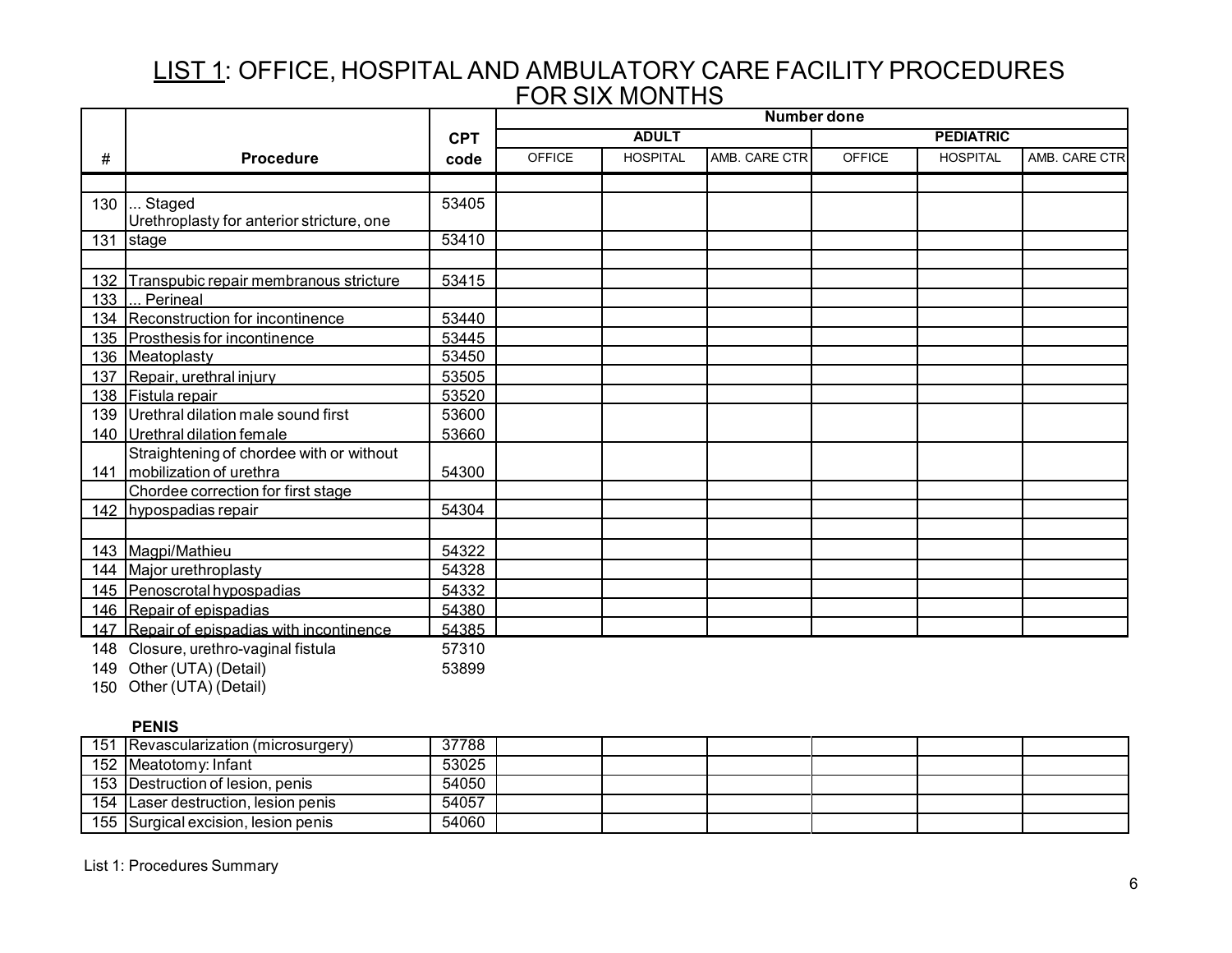|     |                                                                                                                         |                | <b>Number done</b> |                 |               |               |                  |               |
|-----|-------------------------------------------------------------------------------------------------------------------------|----------------|--------------------|-----------------|---------------|---------------|------------------|---------------|
|     |                                                                                                                         | <b>CPT</b>     |                    | <b>ADULT</b>    |               |               | <b>PEDIATRIC</b> |               |
| #   | <b>Procedure</b>                                                                                                        | code           | <b>OFFICE</b>      | <b>HOSPITAL</b> | AMB. CARE CTR | <b>OFFICE</b> | <b>HOSPITAL</b>  | AMB. CARE CTR |
|     | Destruction of lesion(s), penis (e.g.,<br>condyloma papilloma, molluscum,<br>contagiosum, herpetic vesicle), extensive, |                |                    |                 |               |               |                  |               |
|     |                                                                                                                         |                |                    |                 |               |               |                  |               |
|     | 156 any method                                                                                                          | 54065          |                    |                 |               |               |                  |               |
|     | 157 Biopsy, penis                                                                                                       | 54100          |                    |                 |               |               |                  |               |
| 158 | Amputation, partial<br>159 Amputation, complete                                                                         | 54120<br>54125 |                    |                 |               |               |                  |               |
|     | Amputation plus ilioinguinal                                                                                            |                |                    |                 |               |               |                  |               |
|     | 160 (inguinofemoral) lymphadenectomy                                                                                    | 54130          |                    |                 |               |               |                  |               |
|     |                                                                                                                         |                |                    |                 |               |               |                  |               |
|     | 161 Circumcision, Newborn using clamp                                                                                   | 54150          |                    |                 |               |               |                  |               |
|     | 162 Circumcision                                                                                                        | 54161          |                    |                 |               |               |                  |               |
|     | 163 Rigidity test                                                                                                       | 54250          |                    |                 |               |               |                  |               |
|     | 164 Correction of chordee without hypospadias                                                                           | 54304          |                    |                 |               |               |                  |               |
|     | 165   Insertion of penile prosthesis, non-inflatable                                                                    | 54400          |                    |                 |               |               |                  |               |
| 167 | 166 Insertion of inflatable penile prosthesis<br>Shunt, cavernosum to saphenous vein                                    | 54405<br>54420 |                    |                 |               |               |                  |               |
|     | 168 Shunt, cavernosum to spongiosum, open                                                                               | 54430          |                    |                 |               |               |                  |               |
|     | Shunt, cavernosum to spongiosum,                                                                                        |                |                    |                 |               |               |                  |               |
|     | 169 percutaneous                                                                                                        | 54435          |                    |                 |               |               |                  |               |
|     |                                                                                                                         |                |                    |                 |               |               |                  |               |
|     | 170 Repair of major injury                                                                                              | 54440          |                    |                 |               |               |                  |               |
|     | 171 Drainage, scrotal wall abcess                                                                                       | 55100          |                    |                 |               |               |                  |               |

172 Other (PEN) (Detail) 55899

173 Other (PEN) (Detail)

174 Other (PEN) (Detail)

### **TESTIS**

|     | 175 Biopsy, testis                  | 54505 |  |  |  |
|-----|-------------------------------------|-------|--|--|--|
|     | 176 Excision lesion of testis       | 54510 |  |  |  |
|     | 177 Orchiectomy, simple, unilateral | 54520 |  |  |  |
| 178 | . Bilateral                         |       |  |  |  |
|     | 179 Orchiectomy, inguinal (radical) | 54530 |  |  |  |
|     |                                     |       |  |  |  |

List 1: Procedures Summary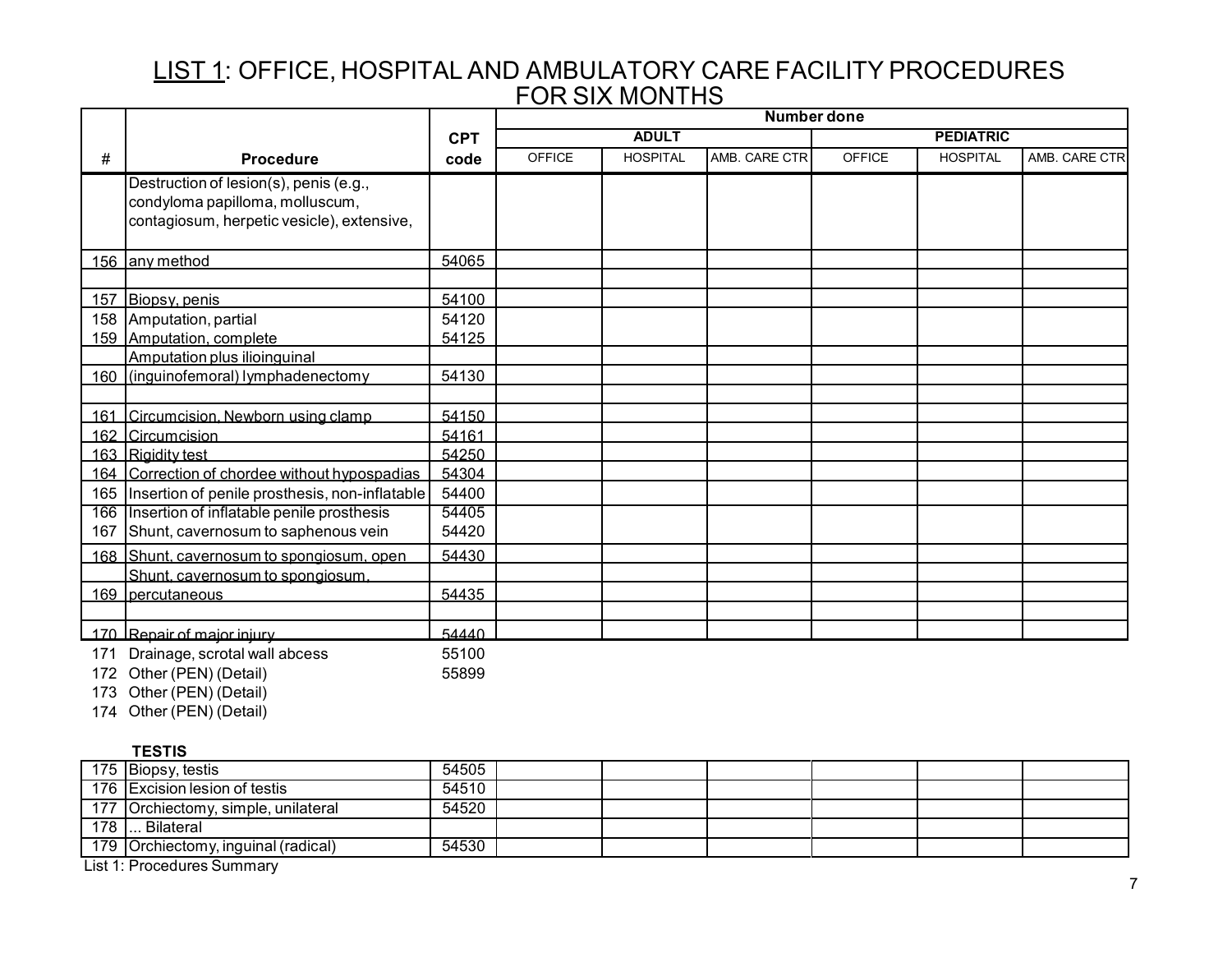| 180 | $\overline{\phantom{a}}$<br>.<br>. torston<br>TRed <del>uction plu</del> s fixation. | ' 'I' s <del>a</del> ann'<br>טשרע | -- | ______________________ | --<br>. <i>.</i> . | . | - - - - - - - - - - - - - - |  |
|-----|--------------------------------------------------------------------------------------|-----------------------------------|----|------------------------|--------------------|---|-----------------------------|--|
| 181 | unilateral<br><b>IOrchiopexy</b>                                                     | 54640                             |    |                        |                    |   |                             |  |
| 182 | . Bilateral<br>.                                                                     |                                   |    |                        |                    |   |                             |  |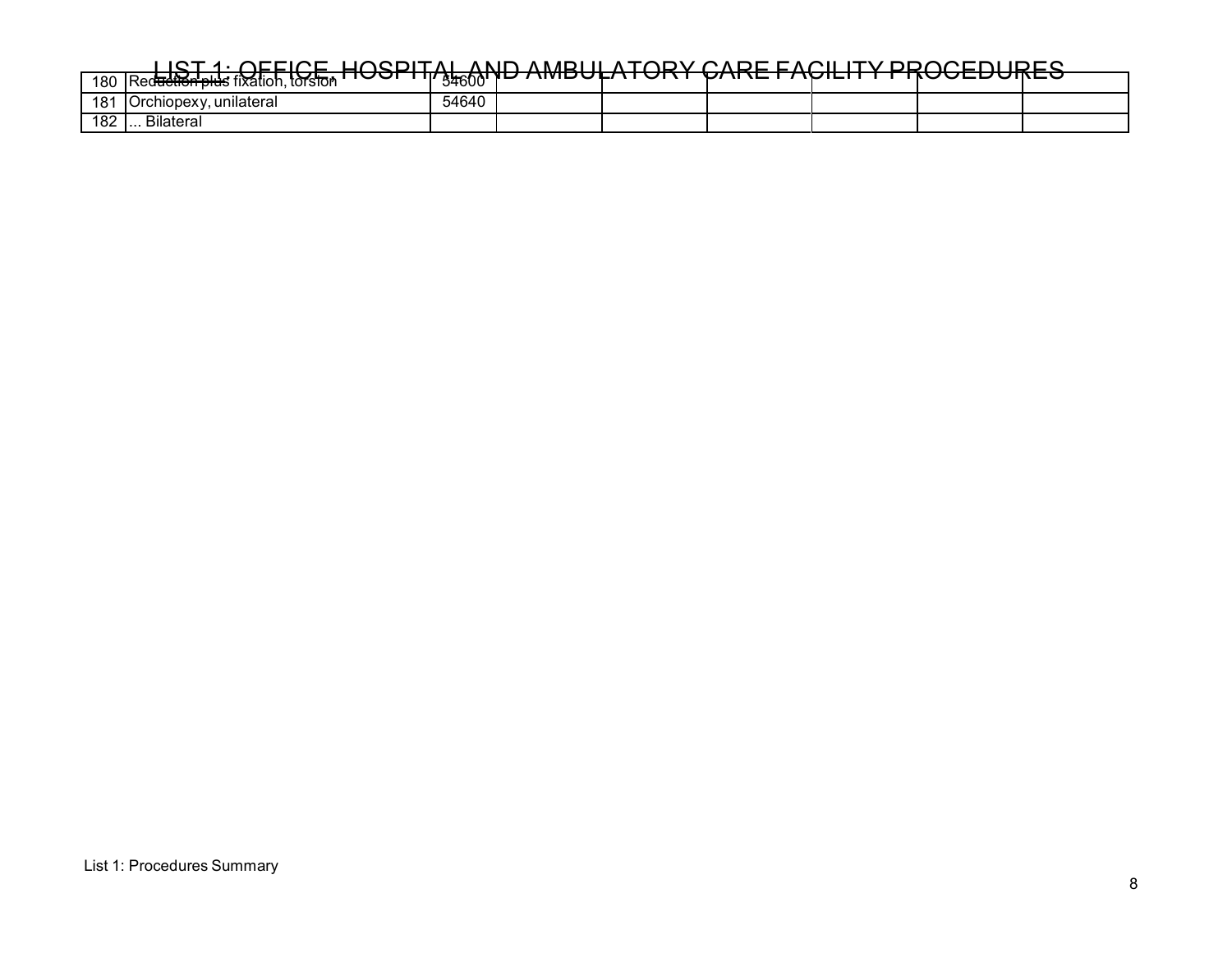|   |                                                 |            | Number done   |                 |                       |               |                  |               |  |
|---|-------------------------------------------------|------------|---------------|-----------------|-----------------------|---------------|------------------|---------------|--|
|   |                                                 | <b>CPT</b> |               | <b>ADULT</b>    |                       |               | <b>PEDIATRIC</b> |               |  |
| # | <b>Procedure</b>                                | code       | <b>OFFICE</b> | <b>HOSPITAL</b> | <b>AMB. CARE CTRI</b> | <b>OFFICE</b> | <b>HOSPITAL</b>  | AMB. CARE CTR |  |
|   |                                                 |            |               |                 |                       |               |                  |               |  |
|   | 183   Insertion testicular prosthesis           | 54660      |               |                 |                       |               |                  |               |  |
|   | 184 Repair testis (trauma)                      | 54670      |               |                 |                       |               |                  |               |  |
|   | 185 Vasovasostomy                               | 55400      |               |                 |                       |               |                  |               |  |
|   | 186 Vasotomy for vasogram plus biopsy           | 55300      |               |                 |                       |               |                  |               |  |
|   | 187 Other (TES) (Detail)                        | 55899      |               |                 |                       |               |                  |               |  |
|   | $(1 - 1)$<br>$\sim$ $\sim$ $\sim$ $\sim$ $\sim$ |            |               |                 |                       |               |                  |               |  |

188 Other (TES) (Detail)

### **EPIDIDYMIS AND SPERMATIC CORD**

| 189 Biopsy epididymis                | 54800 |  |  |  |
|--------------------------------------|-------|--|--|--|
| 190 Excision lesion epididymis       | 54830 |  |  |  |
| 191 Excision spermatocele            | 54840 |  |  |  |
| 192 Epididymectomy, unilateral       | 54860 |  |  |  |
| 193 Epididymovasostomy, unilateral   | 54900 |  |  |  |
| 194 Ligation internal spermatic vein | 55530 |  |  |  |
| 195 Other (EPI) (Detail)             | 55899 |  |  |  |
| 196 Other (EPI) (Detail)             |       |  |  |  |

### **SCROTUM**

| 197 Hydrocelectomy           | 55040                    |  |  |  |
|------------------------------|--------------------------|--|--|--|
| 198 Incise and drain abscess | 55100                    |  |  |  |
|                              | 55150                    |  |  |  |
| 200 Repair scrotum (trauma)  | 55175                    |  |  |  |
| 201 Vasectomy                | 55250                    |  |  |  |
| 202 Other (SCR) (Detail)     | 55899                    |  |  |  |
| 203 Other (SCR) (Detail)     |                          |  |  |  |
|                              | 199 Resection of scrotum |  |  |  |

#### **ENDOSCOPY**

|     | Percutaneous nephroscopy with calculus           |       |  |  |  |
|-----|--------------------------------------------------|-------|--|--|--|
|     | 204 removal or lithotripsy up to 2 cm            | 50080 |  |  |  |
| 205 | $\mathsf{l}_\mathsf{u}$ . Over 2 cm $\mathsf{l}$ | 50081 |  |  |  |
|     | 206 Percutaneous nephroscopy                     | 50551 |  |  |  |
|     | 207 Percutaneous endopyeloplasty                 | 50575 |  |  |  |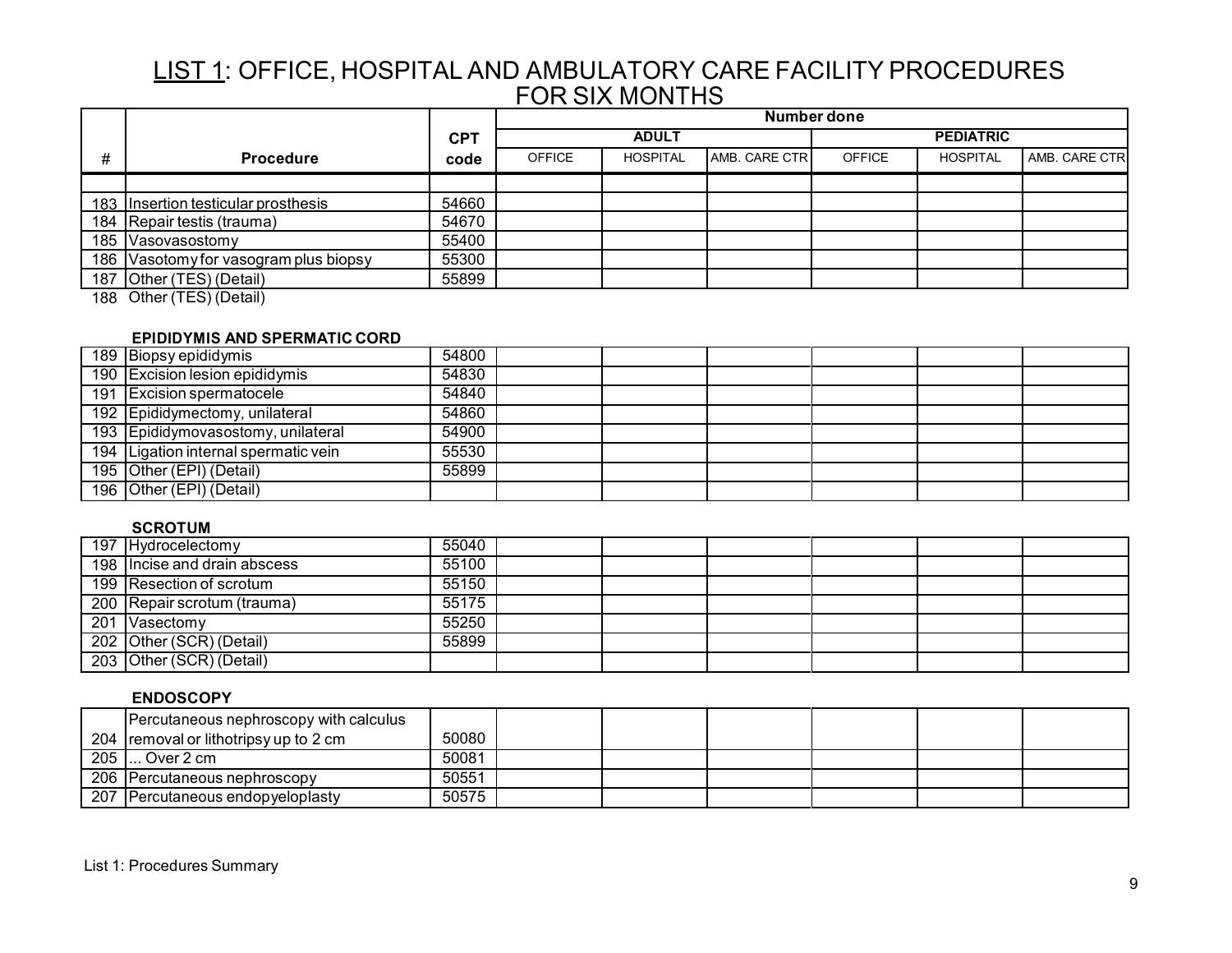|        |                                                                                                                                                                                                                                                                                  | Number done                               |               |                 |               |               |                  |               |
|--------|----------------------------------------------------------------------------------------------------------------------------------------------------------------------------------------------------------------------------------------------------------------------------------|-------------------------------------------|---------------|-----------------|---------------|---------------|------------------|---------------|
|        |                                                                                                                                                                                                                                                                                  | <b>CPT</b>                                |               | <b>ADULT</b>    |               |               | <b>PEDIATRIC</b> |               |
| #      | <b>Procedure</b>                                                                                                                                                                                                                                                                 | code                                      | <b>OFFICE</b> | <b>HOSPITAL</b> | AMB. CARE CTR | <b>OFFICE</b> | <b>HOSPITAL</b>  | AMB. CARE CTR |
|        | Endoscopic injection of implant material<br>into the submucosal tissue of the urethra                                                                                                                                                                                            |                                           |               |                 |               |               |                  |               |
|        | 208 and/or bladder neck                                                                                                                                                                                                                                                          | 51715                                     |               |                 |               |               |                  |               |
|        | 209 Cystoscopy<br>210 Cystoscopy plus ureteral catheterization<br>211 ureter and/or renal pelvis<br>212 Cystoscopy plus cup biopsy, bladder<br>213 Cystoscopy and fulguration                                                                                                    | 52000<br>52005<br>52007<br>52204<br>52224 |               |                 |               |               |                  |               |
|        | 214 Cystoscopy, TUR bladder tumor(s) (< 2 cm)<br>215  Medium bladder tumor(s) (2 - 5 cm)<br>216  Large bladder tumor(s)<br>217 Cystoscopy, hydrodilation of bladder<br>Cystourethroscopy with direct vision<br>218 internal urethrotomy<br>Cystoscopy, calibration and dilation, | 52234<br>52235<br>52240<br>52260<br>52276 |               |                 |               |               |                  |               |
|        | 219 stricture                                                                                                                                                                                                                                                                    | 52281                                     |               |                 |               |               |                  |               |
|        | Cystourethroscopy with removal of foreign<br>body, calculus or ureteral stent from urethra<br>220 or bladder (separate procedure) simple                                                                                                                                         | 52310                                     |               |                 |               |               |                  |               |
|        | 221  Complicated<br>Litholapaxy; crushing or fragmentation of<br>calculus by any means in bladder and<br>removal of fragments simple, small <2.5                                                                                                                                 | 52315                                     |               |                 |               |               |                  |               |
| 222 cm |                                                                                                                                                                                                                                                                                  | 52317                                     |               |                 |               |               |                  |               |
|        | 223  Large or complicated > 2.5 cm<br>224 Cystoscopy, extraction ureteral calculus                                                                                                                                                                                               | 52318<br>52320                            |               |                 |               |               |                  |               |
|        | 225 Cystoscopy with placement of ureteral stent                                                                                                                                                                                                                                  | 52332                                     |               |                 |               |               |                  |               |
|        | List 1: Procedures Summary                                                                                                                                                                                                                                                       |                                           |               |                 |               |               |                  |               |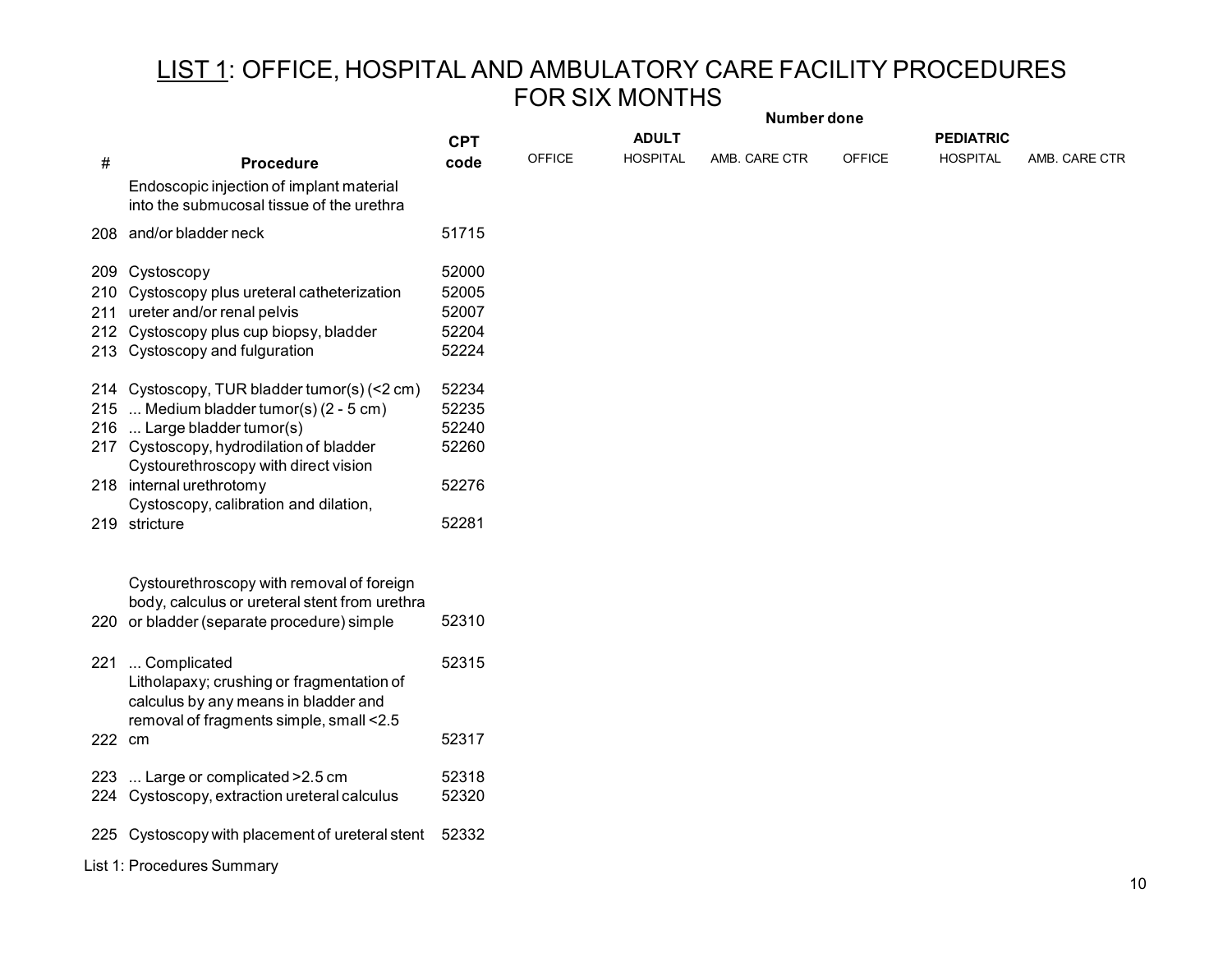#### Cyst<del>oured throsc</del>opy, with UGE of HOSPITAL AND AMBULATORY CARE FACILITY PROCEDURES FOR SIX MONTHS and/or pyeloscopy (includes dilation of the

| ureter and/or pyeloureteral junction by any<br>226 method) |       |  |  |  |  |  |  |  |
|------------------------------------------------------------|-------|--|--|--|--|--|--|--|
|                                                            | 52351 |  |  |  |  |  |  |  |
|                                                            |       |  |  |  |  |  |  |  |
|                                                            |       |  |  |  |  |  |  |  |
|                                                            |       |  |  |  |  |  |  |  |
|                                                            |       |  |  |  |  |  |  |  |
|                                                            |       |  |  |  |  |  |  |  |
|                                                            |       |  |  |  |  |  |  |  |
|                                                            |       |  |  |  |  |  |  |  |
|                                                            |       |  |  |  |  |  |  |  |
|                                                            |       |  |  |  |  |  |  |  |
|                                                            |       |  |  |  |  |  |  |  |
|                                                            |       |  |  |  |  |  |  |  |
|                                                            |       |  |  |  |  |  |  |  |
|                                                            |       |  |  |  |  |  |  |  |
|                                                            |       |  |  |  |  |  |  |  |
|                                                            |       |  |  |  |  |  |  |  |
|                                                            |       |  |  |  |  |  |  |  |
|                                                            |       |  |  |  |  |  |  |  |
|                                                            |       |  |  |  |  |  |  |  |
|                                                            |       |  |  |  |  |  |  |  |
|                                                            |       |  |  |  |  |  |  |  |
|                                                            |       |  |  |  |  |  |  |  |
|                                                            |       |  |  |  |  |  |  |  |
|                                                            |       |  |  |  |  |  |  |  |
|                                                            |       |  |  |  |  |  |  |  |
|                                                            |       |  |  |  |  |  |  |  |
|                                                            |       |  |  |  |  |  |  |  |
|                                                            |       |  |  |  |  |  |  |  |
|                                                            |       |  |  |  |  |  |  |  |
|                                                            |       |  |  |  |  |  |  |  |
|                                                            |       |  |  |  |  |  |  |  |
|                                                            |       |  |  |  |  |  |  |  |
|                                                            |       |  |  |  |  |  |  |  |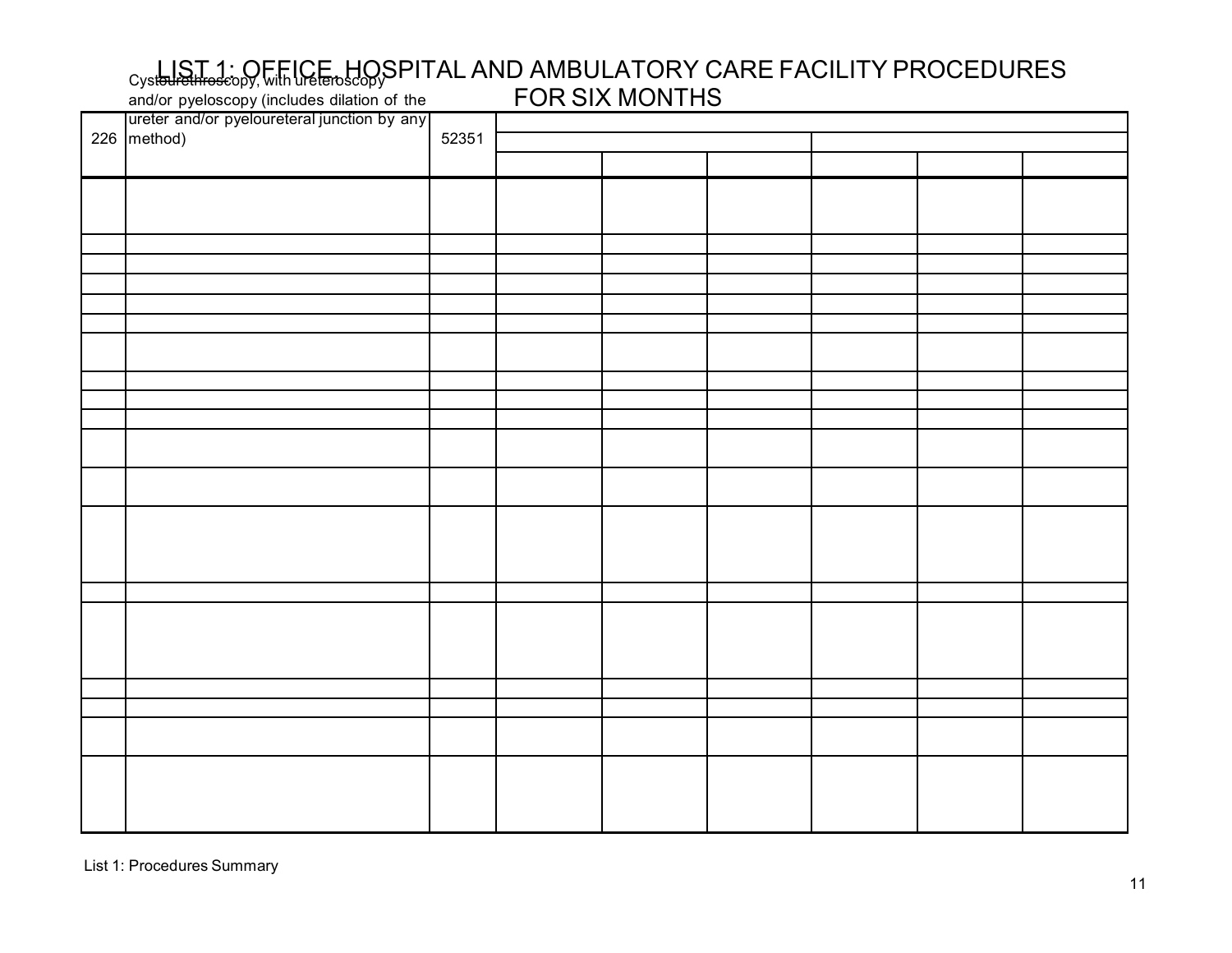|     |                                                                                                                                |            | <b>Number done</b> |                 |               |               |                  |               |
|-----|--------------------------------------------------------------------------------------------------------------------------------|------------|--------------------|-----------------|---------------|---------------|------------------|---------------|
|     |                                                                                                                                | <b>CPT</b> |                    | <b>ADULT</b>    |               |               | <b>PEDIATRIC</b> |               |
| #   | <b>Procedure</b>                                                                                                               | code       | <b>OFFICE</b>      | <b>HOSPITAL</b> | AMB. CARE CTR | <b>OFFICE</b> | <b>HOSPITAL</b>  | AMB. CARE CTR |
|     | 227 Ureteroscopy with biopsy or fulguration                                                                                    | 52354      |                    |                 |               |               |                  |               |
|     | 228 Ureteroscopy with resection of tumor                                                                                       | 52355      |                    |                 |               |               |                  |               |
|     | Cystourethroscopy, with incision,<br>fulguration, or resection of bladder neck<br>and/or posterior urethra (congenital valves, |            |                    |                 |               |               |                  |               |
| 229 | obstructive hypertrophic mucosal folds)                                                                                        | 52400      |                    |                 |               |               |                  |               |
| 230 | Transurethral incision of prostate                                                                                             | 52450      |                    |                 |               |               |                  |               |
| 231 | <b>TUR bladder neck</b>                                                                                                        | 52500      |                    |                 |               |               |                  |               |
|     | 232 Transurethral resection of prostate                                                                                        | 52601      |                    |                 |               |               |                  |               |
|     | TUR for regrowth of obstructive tissue<br>233   longer than one year post-operative                                            | 52630      |                    |                 |               |               |                  |               |
|     | 234 Laser prostatectomy - coagulation                                                                                          | 52647      |                    |                 |               |               |                  |               |
|     | 235 Laser prostatectomy - vaporization                                                                                         | 52648      |                    |                 |               |               |                  |               |
|     | 236 Other (ENDO) (Detail)                                                                                                      | 53899      |                    |                 |               |               |                  |               |
| 237 | Other (ENDO) (Detail)                                                                                                          |            |                    |                 |               |               |                  |               |
|     | 238 Other (ENDO) (Detail)                                                                                                      |            |                    |                 |               |               |                  |               |
| 239 | Other (ENDO) (Detail)                                                                                                          |            |                    |                 |               |               |                  |               |
| 240 | Other (ENDO) (Detail)                                                                                                          |            |                    |                 |               |               |                  |               |
| 241 | Other (ENDO) (Detail)                                                                                                          |            |                    |                 |               |               |                  |               |
|     | 242 Other (ENDO) (Detail)                                                                                                      |            |                    |                 |               |               |                  |               |

### **LAPAROSCOPY**

|     | 243 Laparoscopy, diagnostic                      | 49320 |  |  |  |
|-----|--------------------------------------------------|-------|--|--|--|
|     | 244 Laparoscopic lymphadenectomy/pelvic          | 38571 |  |  |  |
|     | <b>Laparoscopic</b>                              |       |  |  |  |
|     | lymphadenectomy/retroperitoneal, single or       |       |  |  |  |
| 245 | multiple                                         | 38570 |  |  |  |
|     |                                                  |       |  |  |  |
|     | Laparoscopic                                     |       |  |  |  |
|     | 246  lymphadenectomy/retroperitoneal, bilateral  | 38571 |  |  |  |
|     | 247 Laparoscopic repair of inguinal hernia       | 49650 |  |  |  |
|     |                                                  |       |  |  |  |
|     | 248   Laparoscopic ligation of spermatic vessels | 55550 |  |  |  |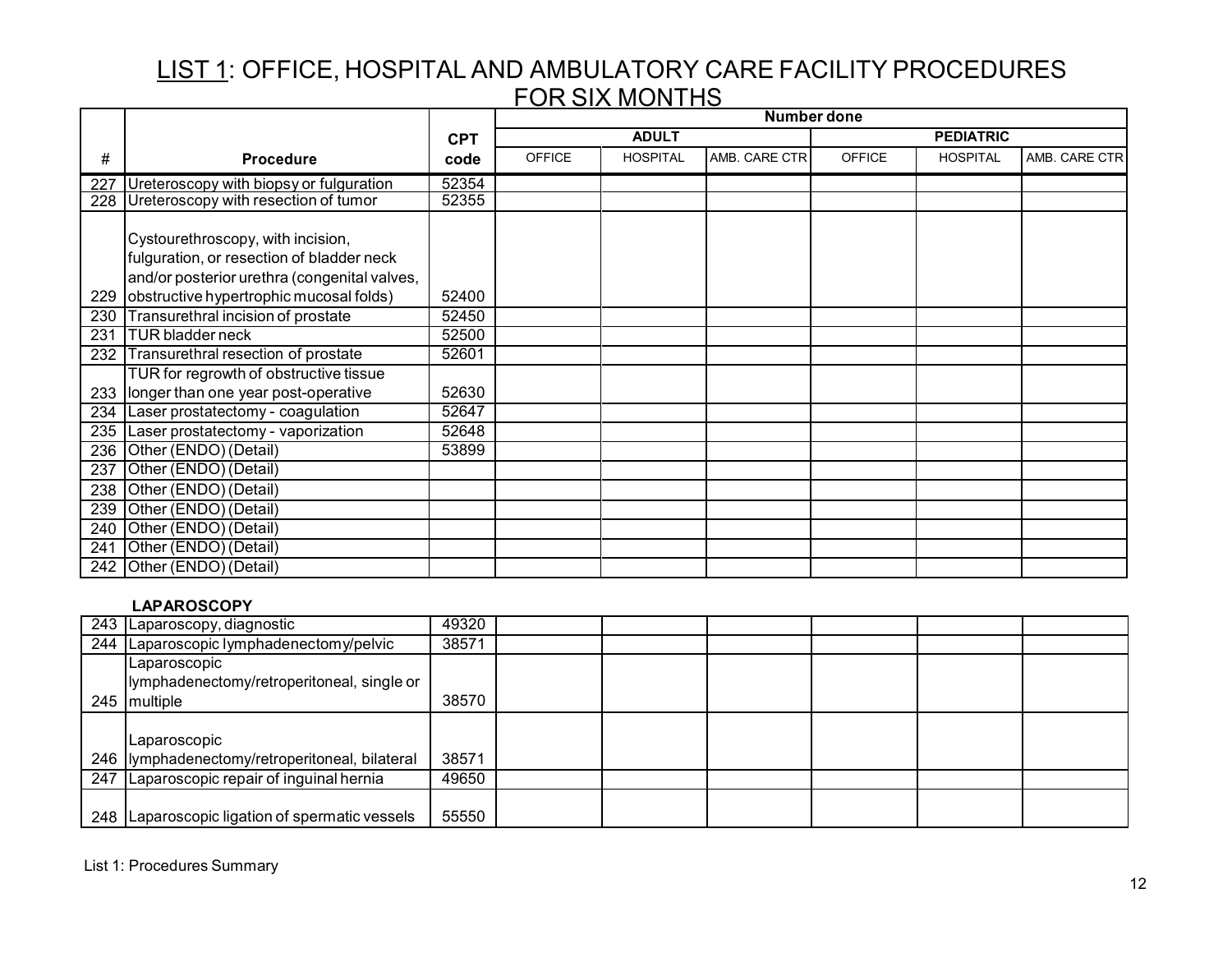|     |                                             |            | <b>Number done</b> |                 |               |               |                  |               |
|-----|---------------------------------------------|------------|--------------------|-----------------|---------------|---------------|------------------|---------------|
|     |                                             | <b>CPT</b> |                    | <b>ADULT</b>    |               |               | <b>PEDIATRIC</b> |               |
|     |                                             |            |                    |                 |               |               |                  |               |
| #   | <b>Procedure</b>                            | code       | <b>OFFICE</b>      | <b>HOSPITAL</b> | AMB. CARE CTR | <b>OFFICE</b> | <b>HOSPITAL</b>  | AMB. CARE CTR |
|     | 249 Laparoscopic nephrectomy                | 50545      |                    |                 |               |               |                  |               |
| 250 | Laparoscopic orchiopexy, first or one stage | 54699      |                    |                 |               |               |                  |               |
| 251 | Second stage                                | 54699      |                    |                 |               |               |                  |               |
| 252 | Laparoscopy, adrenalectomy                  | 60650      |                    |                 |               |               |                  |               |
| 253 | Laparoscopy, partial nephrectomy            | 50546      |                    |                 |               |               |                  |               |
| 254 | Laparoscopy, nephroureterectomy             | 50548      |                    |                 |               |               |                  |               |
|     | 255 Laparoscopy, prostatectomy              |            |                    |                 |               |               |                  |               |
|     | Laparoscopy, destruction of renal lesion    |            |                    |                 |               |               |                  |               |
| 256 | (e.g. cryotherapy)                          | 50541      |                    |                 |               |               |                  |               |
| 257 | Laparoscopy, other (Detail)                 | 53899      |                    |                 |               |               |                  |               |
| 258 | Laparoscopy, other (Detail)                 |            |                    |                 |               |               |                  |               |
| 259 | Laparoscopy, other (Detail)                 |            |                    |                 |               |               |                  |               |
|     |                                             |            |                    |                 |               |               |                  |               |

### **OFFICE VISITS**

|                                | 260 New patient                  | 99201 |  |  |  |
|--------------------------------|----------------------------------|-------|--|--|--|
|                                | 261 Established patient          | 99211 |  |  |  |
|                                | 262 Normal newborn               | 99432 |  |  |  |
|                                | 263 Consultation                 | 99271 |  |  |  |
|                                | 264 Outpatient visit-established | 99211 |  |  |  |
|                                | 265 Outpatient visit-new patient | 99201 |  |  |  |
|                                | 266 Prolonged services           | 99354 |  |  |  |
| <b>TOTAL OF ALL PROCEDURES</b> |                                  |       |  |  |  |